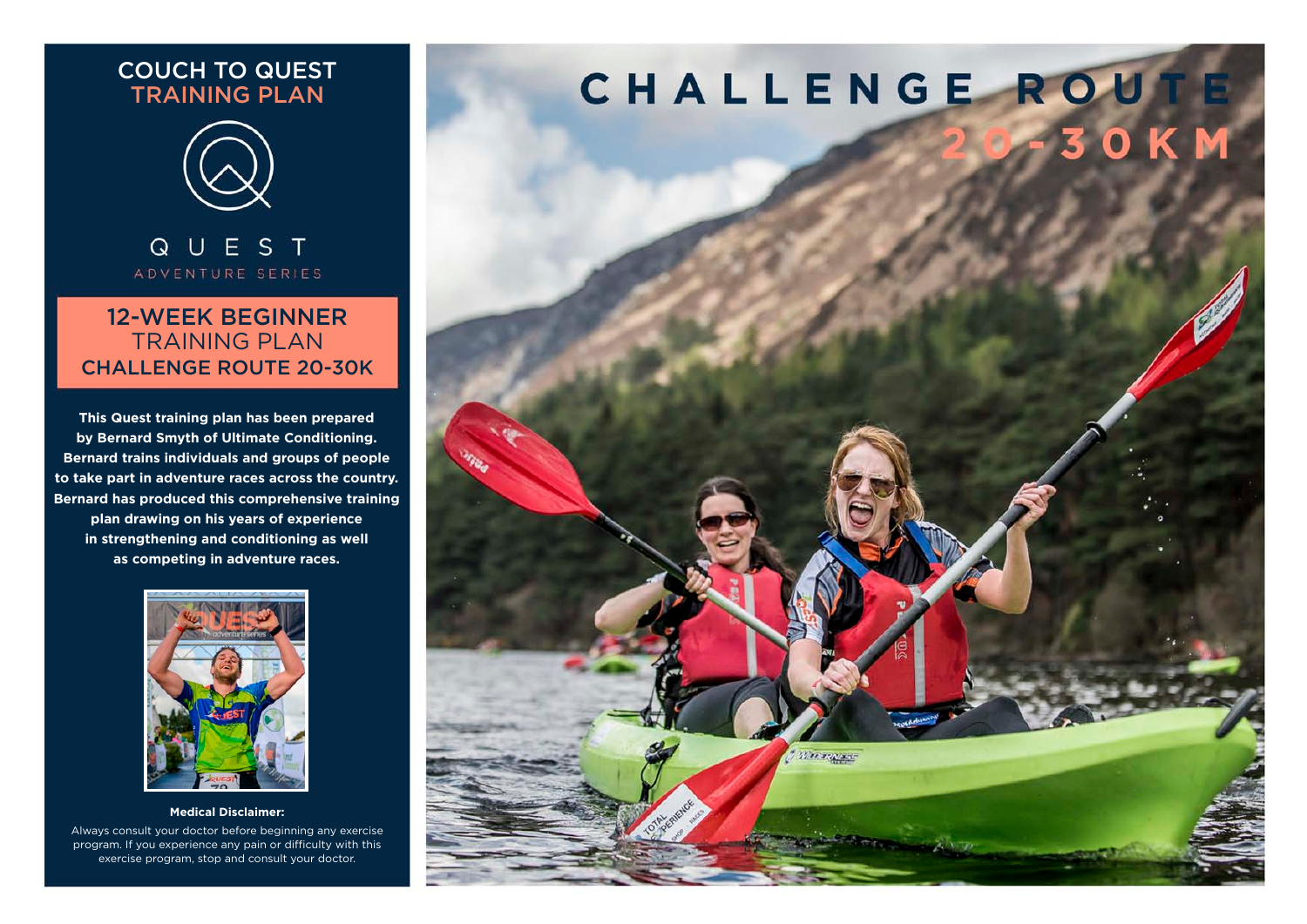

## **QUEST ADVENTURE SERIES COUCH TO QUEST TRAINING PLAN CHALLENGE DISTANCE ADVENTURE RACE:** 20-30K RACE

Weeks 1 to 4 are aimed at establishing a solid base of fitness. From week 5 to race day we get very specific and distances come into play. Follow the pace and intensity guidelines. Not every session has to be a record setter! The intensities are there for a reason, so do your best to follow them!

The first 4 weeks of bike sessions can be done on the road or on a turbo trainer. Where possible choose these options over a spinning class. After that sessions should be completed on your own bike on the road.

From week 5 on running on trails is advised where possible. Your bike rides should include some tough hills.

Use a traning diary. Note your distances and times. How you feel it went. This is useful for later on when you look back to track your progression.

It is a good idea to undertake 'brick' sessions - this means doing two or more disciplines in the one training session for example, a cycle followed by a run with little or no rest in-between.

During your weekend or 'brick' session it is a good idea to get your nutrition right for the race. Drinking a mix of lucozade sport and water on the bike will keep your carb stores topped up. I find this is one of the easiest ways to get fuel on while also hydrating. Other high carb foods that can keep you fueled are jelly babies, energy gels, shot blocks and many, many more! What is important is that you don't just use them during the race. Some may not agree with you, some are hard to eat / swallow so it is therefore important to try these things while training and not when racing!

#### **GENERAL TIPS**

Where possible try to run on trails.

Where possible join a bunch of like-minded people and train with them!

When cycling try and pick a route that has hills and rolling roads.

You don't need to have kayak experience to complete the race and there are no specific days for kayak training in the plan, but if you can get in a few lessons over the course of the 12 weeks it will help you to be a little more familiar when you get into the boat.

Workouts do not have to be done MON-WED-SATURDAY. The plan can be adjusted to suit your work schedule, other commitments etc. If 2 days are completed in succession, take 24 hrs rest before the 3rd.

Congratulations! You are considering undertaking an adventure race - the Challenge distances are very achievable and we'll be here on your training journey to support you every step of the way. Remember to check out our website for handy training blogs and videos to assist you further. This training plan will give you a great structure to start your training and just remember YOU CAN DO THIS!

Training plans are based on various levels of intensity or pace. i.e how hard you are pushing yourself during the session.

#### **EASY PACE**

You should be able to hold a conversation while exercising.

#### **MODERATE PACE**

Breathing a bit heavier so continuous conversation is harder but still possible. 1 to 2 sentences at a time.

#### **MODERATE HARD**

Breathing is heavy, only able to speak a couple of words.

**HARD**

Breathing very hard, limited or zero chat!!

#### **HEART RATE ZONES**

**Easy Pace:** Zone 1-2 **Moderate Pace:** Zone 2 - 3 **Moderate Hard:** Zone 3 - 4 **Hard:** Zone 4 -5

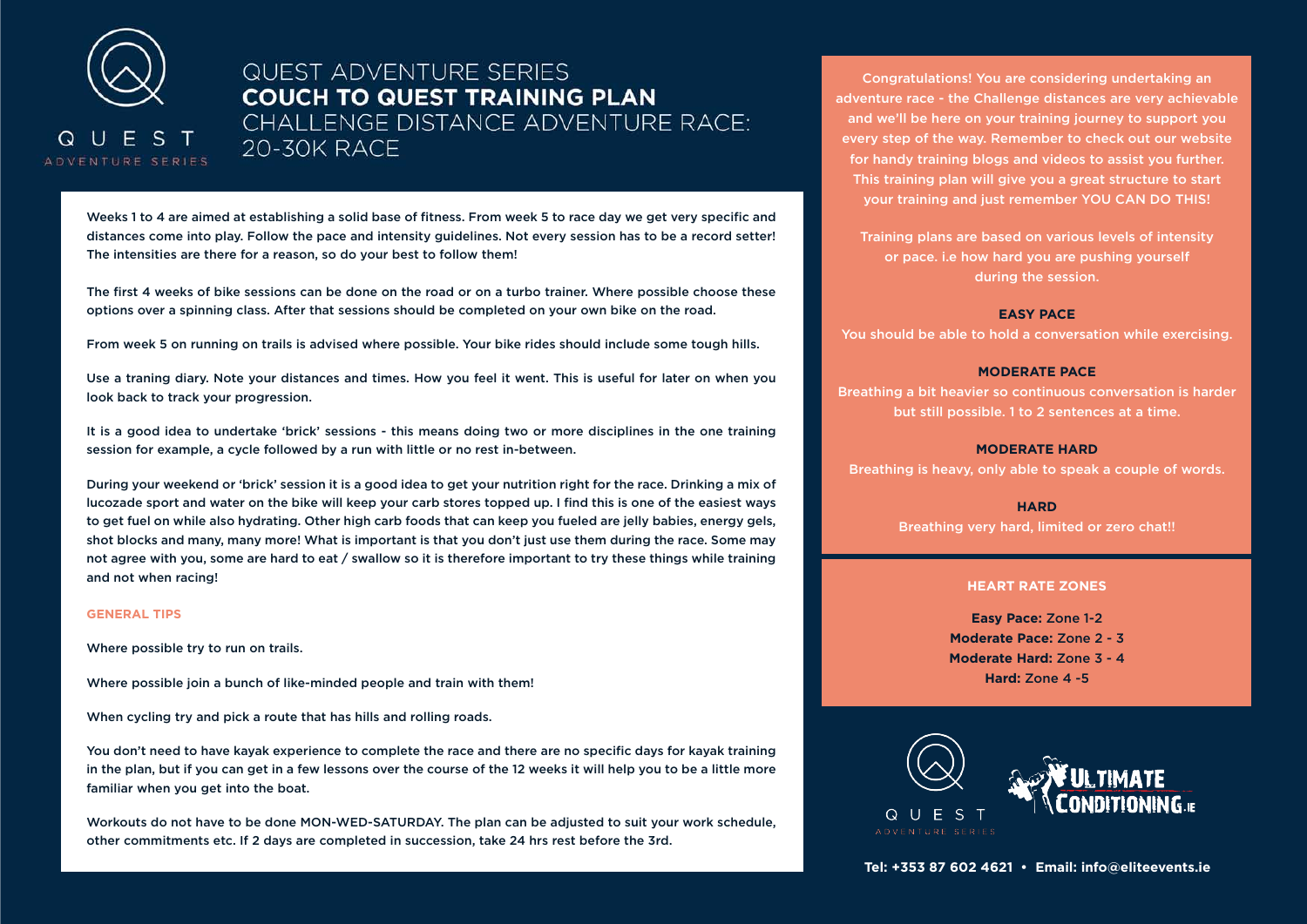

# QUEST ADVENTURE SERIES **COUCH TO QUEST TRAINING PLAN** CHALLENGE DISTANCE ADVENTURE RACE: 20-30K RACE

## QUEST ADVENTURE SERIES

| <b>WEEK</b> | <b>WORKOUT 1</b>                                                                                                                                              | <b>WORKOUT 2</b>                                                                                                                                              | <b>GYM SESSION</b> | <b>WORKOUT 3</b>                                                                                                                                                                                                                                                                                             |
|-------------|---------------------------------------------------------------------------------------------------------------------------------------------------------------|---------------------------------------------------------------------------------------------------------------------------------------------------------------|--------------------|--------------------------------------------------------------------------------------------------------------------------------------------------------------------------------------------------------------------------------------------------------------------------------------------------------------|
|             | Jog 15 Mins. Easy Pace.<br>Aim to keep to a pace that you can<br>comfortably jog for the full duration.<br>Overall distance is not important<br>at the minute | Jog 15 Mins. Easy Pace.<br>Aim to keep to a pace that you can<br>comfortably jog for the full duration.<br>Overall distance is not important<br>at the minute | Home<br>Workout    | 40 Mins Bike.<br>Easy Pace getting used to time on the<br>bike. If you are new to biking get used<br>to changing gears up and down. You<br>should not be turning the pedals very<br>slowly and it should not be very difficult<br>to turn them. You will need to change<br>often as the road dips and rises. |
|             | Jog 20 Mins. Easy Pace.<br>Aiming to keep a steady pace<br>for full run. Over all distance<br>is not important                                                | 30 Mins bike. Easy-Moderate Pace. Look<br>to push a little harder in this session. Aim<br>for a route with some small hills                                   | Home<br>Workout    | 40 Mins Bike.<br>Easy Pace Getting used to time on the<br>bike. Keep focusing on using the gears<br>to keep your pedal speed (cadence) up.                                                                                                                                                                   |
|             | Run 20 Mins.<br>This week try to cover a small<br>amount more distance than you did last<br>week during your 20 min run.                                      | Jog 30 Mins.<br>Another increase this week.<br>As before, your goal is to jog for<br>the full duration.                                                       | Home<br>Workout    | 40-50 Mins Bike. Easy Pace.                                                                                                                                                                                                                                                                                  |
|             | Run 30 Mins. Easy Pace.<br>This week try to cover a small<br>amount more distance than you did last<br>week during your 30 min run.                           | 45 Mins Bike. Easy-Moderate.<br>Try to increase your pace on this ride.<br>Again focusing on correct gear selection.                                          | Home<br>Workout    | 45-60 Mins Bike. Easy Pace.<br>You should include hills.                                                                                                                                                                                                                                                     |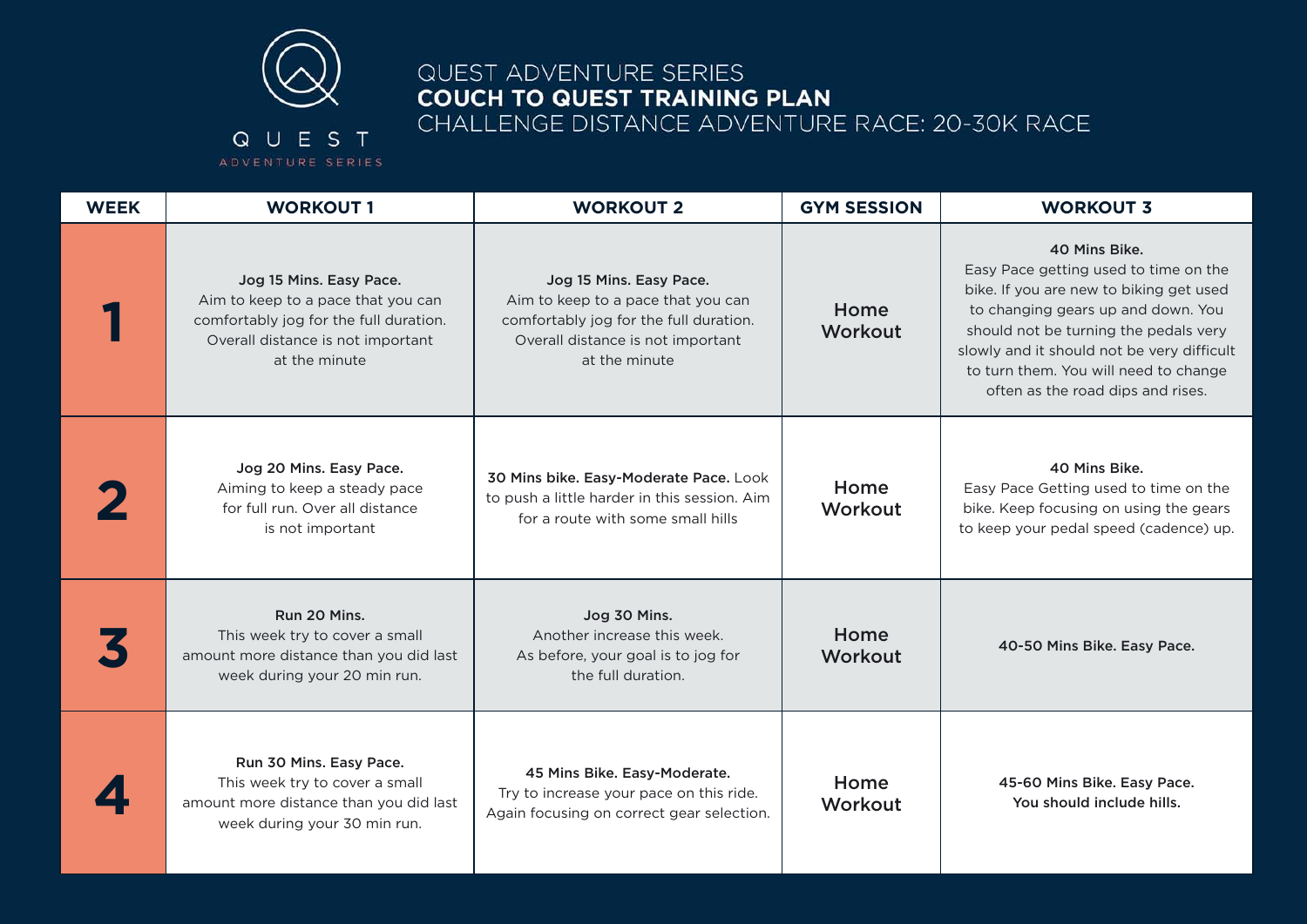

# QUEST ADVENTURE SERIES **COUCH TO QUEST TRAINING PLAN** CHALLENGE DISTANCE ADVENTURE RACE: 20-30K RACE

## QUEST ADVENTURE SERIES

| <b>WEEK</b> | <b>WORKOUT 1</b>                                                                                                                                                                        | <b>WORKOUT 2</b>                                                                                                            | <b>GYM SESSION</b> | <b>WORKOUT 3</b>                                                                                                                                                                                                                                                                       |  |
|-------------|-----------------------------------------------------------------------------------------------------------------------------------------------------------------------------------------|-----------------------------------------------------------------------------------------------------------------------------|--------------------|----------------------------------------------------------------------------------------------------------------------------------------------------------------------------------------------------------------------------------------------------------------------------------------|--|
|             | Jog 20 Mins. Easy-Moderate Pace.<br>A little faster but still focusing<br>on a steady pace for the full run.                                                                            | 25 Minute Interval session.<br>5 Minute warmup Jog. 1 Minute HARD<br>2 MINUTE EASY INTERVAL x 5.<br>5 Minute Jog Cool Down. | Home<br>Workout    | 15 Minute run + 30 Min Bike<br>(Easy-Moderate pace)<br>The first "Brick" of the plan! Get used to<br>transitioning from the run onto your bike.<br>Transition as if you were in a race. Finish<br>your run. Put your helmet on first then<br>get a drink, take on food, jacket on etc. |  |
|             | <b>Rest</b>                                                                                                                                                                             | 3km Easy Run.<br>Holding same pace for full Run                                                                             | Home<br>Workout    | 8km Bike - 2km Run. Easy-Moderate<br>intensity. This week you are going<br>from bike to run. Your legs may be<br>heavy after the bike, it will take a few<br>minutes for them to feel "normal" again<br>but don't panic, start slow, find your<br>stride and all will return soon!     |  |
|             | Rest & Recovery week this week. Resist the urge to push hard on the mid week run. Take it easy and allow the body to recover.<br>Increase your intensity again for the weekend session. |                                                                                                                             |                    |                                                                                                                                                                                                                                                                                        |  |
|             | 3km Run. Easy-Moderate Pace.                                                                                                                                                            | 4km Run. Easy Run.<br>Trying to hold your pace for the<br>full distance.                                                    | Home<br>Workout    | 15km Bike - 3km Run - Moderate - hard.<br>Keep focusing on your transitions.                                                                                                                                                                                                           |  |
|             | 25 Minute Interval session<br>5 Minute warmup Jog. 1 Minute HARD<br>2 MINUTE EASY JOG x 5.5 Minute Jog<br>Cool Down.                                                                    | 45 Mins Bike. Easy-Moderate.<br>Try increase your pace on this ride. Again<br>focusing on correct gear selection.           | Home<br>Workout    | 10km Bike - 3km run - 8km bike.<br>Moderate-Hard<br>Getting really race ready now. Another<br>transition! Practice your transitions<br>as before.                                                                                                                                      |  |